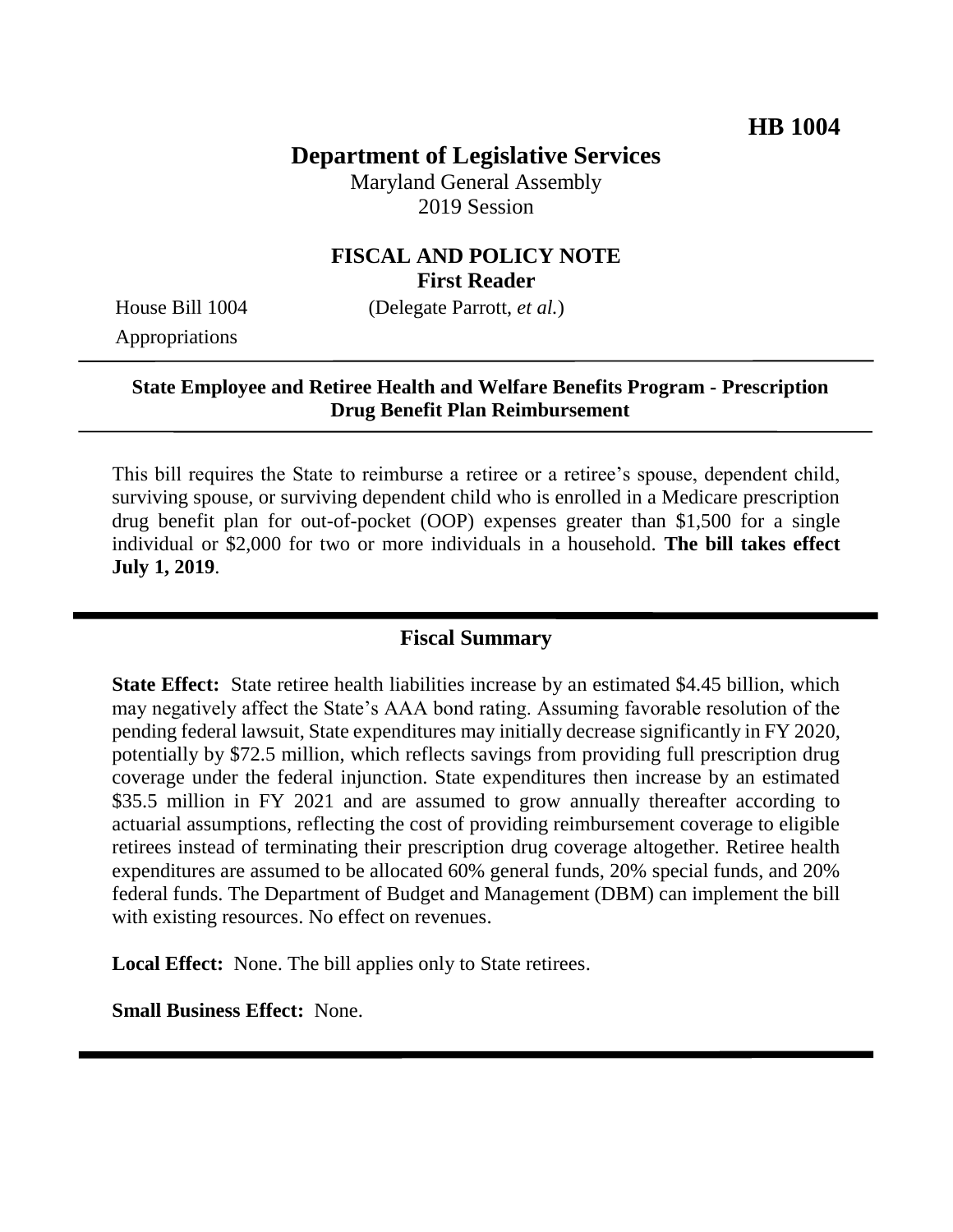# **Analysis**

**Current Law/Background:** The State Employee and Retiree Health and Welfare Benefits Program (State plan) is established in statute to provide health insurance benefit options to State employees and retirees. The Secretary of Budget and Management is charged with developing and administering the program, including selecting the insurance options to be offered.

Health benefits provided to retirees are often referred to as Other Postemployment Benefits (OPEB) to distinguish them from pension benefits.

Upon their retirement, and provided they receive a retirement allowance from the State Retirement and Pension System, retired State employees may enroll and participate in any of the health insurance options provided by the State plan. Until the enactment of Chapter 397 of 2011, this had allowed retired State employees to retain the same health coverage they had as active employees. In addition, active State employees earn eligibility for a partial State subsidy of the cost of health insurance coverage when they retire.

Chapter 397 established new eligibility requirements for retirees to enroll in the State plan and qualify for the premium subsidy if they are hired on or after July 1, 2011. Therefore, the eligibility requirements to enroll in the State plan are different for those who began employment with the State before July 1, 2011, and those who began employment with the State on or after that date. Employees hired *before* July 1, 2011, are eligible to enroll and participate in the group coverage when they retire if they have:

- retired directly from the State with at least 5 years of service;
- retired directly from State service with a disability;
- ended State service with at least 16 years of service;
- ended State service with at least 10 years of creditable service and within 5 years of retirement age; or
- ended State service on or before June 30, 1984.

Employees who began employment with the State *on or after* July 1, 2011, are eligible to enroll in the State plan if they:

- retire directly from the State with at least 10 years of service;
- retire directly from State service with a disability;
- end State service with at least 25 years of service; or
- end State service with at least 10 years of creditable service and within 5 years of normal retirement age.

HB 1004/ Page 2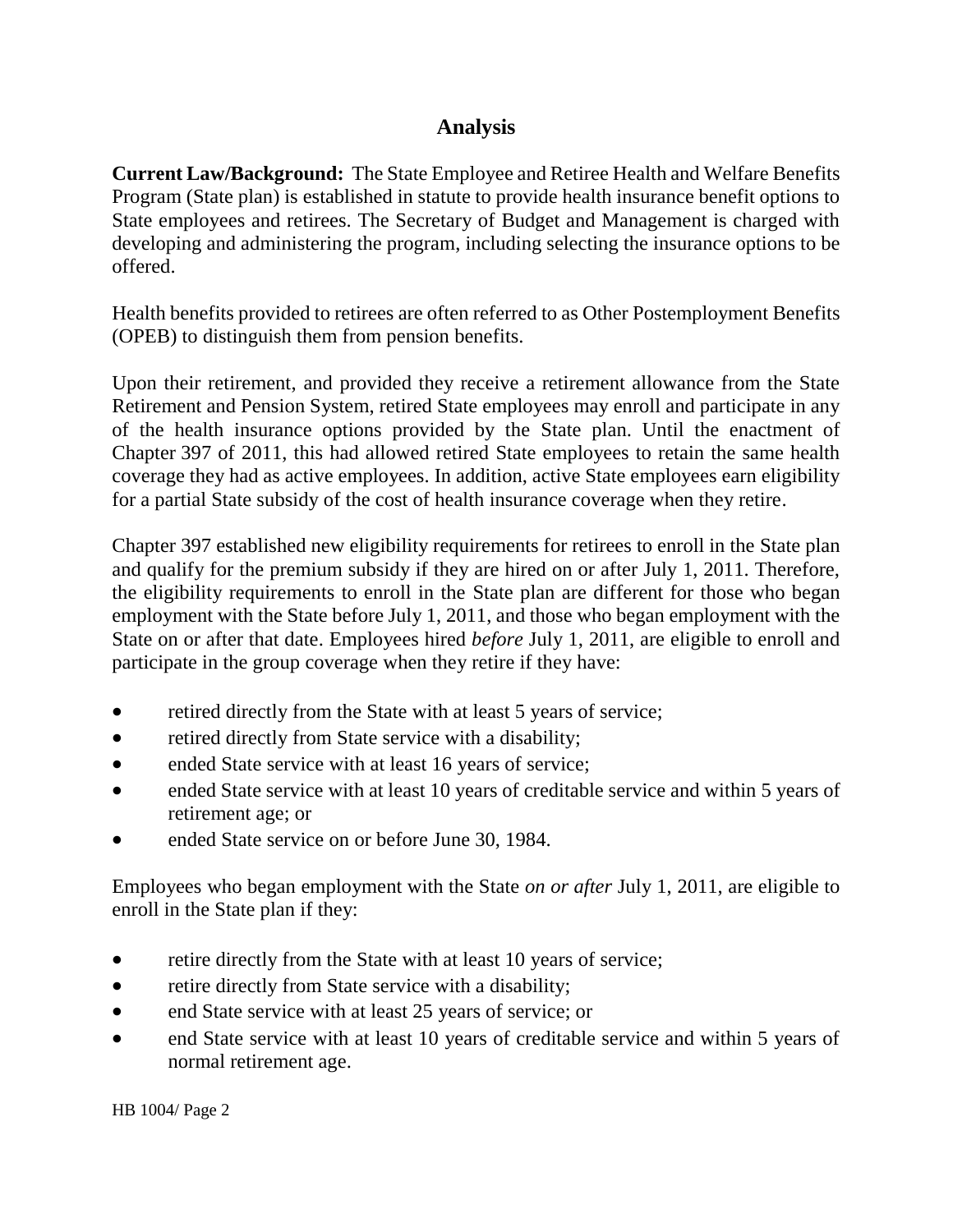Similarly, eligibility for the premium subsidy differs depending on when the retiree began employment with the State. A retiree hired *before* July 1, 2011, must have at least 16 years of service to receive the same subsidy of health insurance premiums that is provided to active employees (80% of preferred provider organization premiums, 83% of point of service premiums, and 85% of premiums for exclusive provider organizations and integrated health models). If a retiree has fewer than 16 years of State service (but at least 5 years), the benefit is prorated. A retiree hired *on or after* July 1, 2011, must have 25 years of service to receive the same subsidy as that provided to active employees. If a retiree has fewer than 25 years (but at least 10), the benefit is prorated.

As noted earlier, Chapter 397 made changes to OPEB coverage provided to State retirees, particularly in the area of prescription drug coverage. First, it authorized the State to establish health insurance benefit options for retirees that differ from those for active State employees. In addition, Chapter 397 increased the share of the premium for prescription drug coverage paid by retirees from 20% to 25% (it remained 20% for active State employees) and raised OOP limits for retirees to \$1,500 for a single retiree and \$2,000 for family drug coverage (previously, the limit had been \$750 for single or family coverage for both active employees and retirees). Finally, it eliminated State prescription drug coverage for Medicare-eligible retirees in fiscal 2020. Fiscal 2020 was the year that improvements to Medicare Part D prescription coverage enacted by the federal Patient Protection and Affordable Care Act (ACA) were to be fully phased in, allowing Medicare-eligible retirees to get comparable prescription coverage through Medicare instead of from the State.

In response to the new authority to establish separate coverage for retirees, DBM established a new Employer Group Waiver Plan, effective January 1, 2014, to provide prescription drug coverage to Medicare-eligible retirees. Employer Group Waiver Plans are authorized under the 2003 Medicare Prescription Drug Modernization Act and essentially "wrap" employer coverage around the Medicare Part D prescription drug coverage. Participating retirees do not have to actually make any change in their coverage because all interactions between the State plan and Medicare are handled administratively.

In accordance with Chapter 397, State prescription drug coverage for Medicare-eligible retirees was to end July 2019. However, because the improvements to Medicare Part D coverage under the ACA were accelerated, and because the State plan year begins on January 1 of each year, Chapter 10 of 2018 (the Budget Reconciliation and Financing Act) accelerated the date coverage would end to January 1, 2019. Chapter 10 also clarified that a non-Medicare-eligible spouse, surviving spouse, dependent child, or surviving dependent child of a Medicare-eligible retiree may remain enrolled in the State prescription drug plan even if the retiree is no longer eligible. Finally, it required the Secretary of Budget and Management to provide written notice to individuals affected by the change in the State prescription drug plan.

HB 1004/ Page 3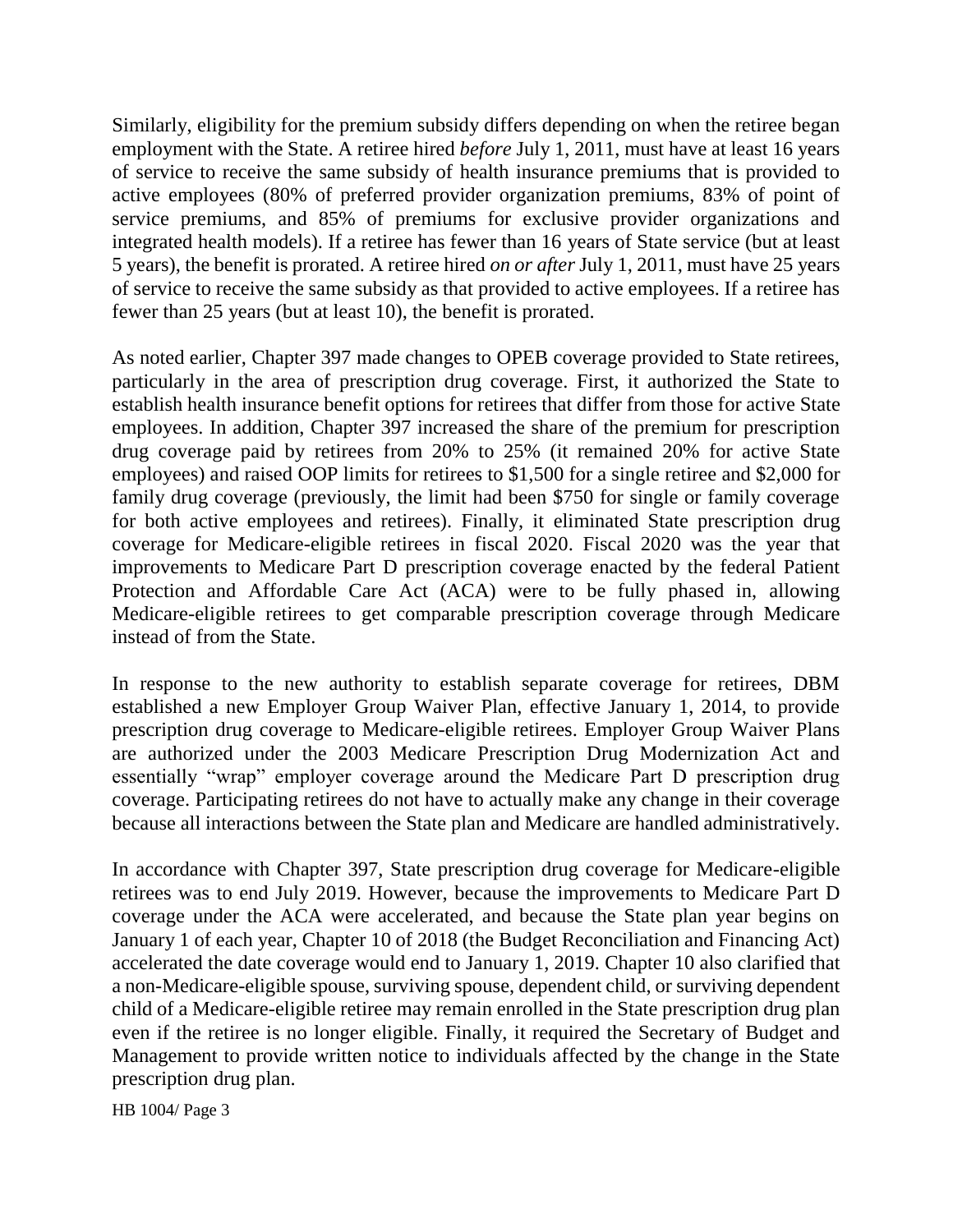In response to the notice of the impending expiration of the State prescription drug benefits, several retirees filed a lawsuit in federal court challenging the State's action on the grounds that it is an unconstitutional breach of contract. On October 16, 2018, the federal court issued a temporary restraining order and preliminary injunction preventing the State from terminating coverage until the lawsuit is resolved. As a result, State prescription drug coverage is currently in effect.

State and federal courts have not consistently recognized a contractual obligation that protects retiree health benefits from diminution or infringement when they are established in statute. In the absence of relevant case law in Maryland, a 2005 opinion of the Maryland Attorney General concluded that "the statute does not create a contractual obligation and the General Assembly remains free to amend the law that provides such benefits." It also found that cases in other states had reached various conclusions, including, in some cases, recognizing a vested right to health benefits for retirees. But the Attorney General advised that such cases had limited application in Maryland because they were based on particular state constitutions, collective bargaining agreements, or circumstances in other states. In 2014, a federal district court in California ruled against retired employees of Orange County, finding that county ordinances, resolutions, and other documents did not create an implied vested right to a specific health benefit.

Based on Medicare-eligible retirees' claims cost in calendar 2017, DBM estimates that OOP costs increase under Medicare Part D for 36,223 Medicare-eligible retirees, spouses, and dependents, with almost 40% of all retirees and beneficiaries experiencing an annual increase of less than \$500; however, 267 participants see their OOP costs increase by more than \$10,000. Conversely, 8,946 State retirees and beneficiaries (almost 20%) will pay less under Medicare Part D coverage. **Exhibit 1** provides the breakdown of expected OOP changes to Medicare-eligible retirees as a result of the transition to Medicare Part D coverage.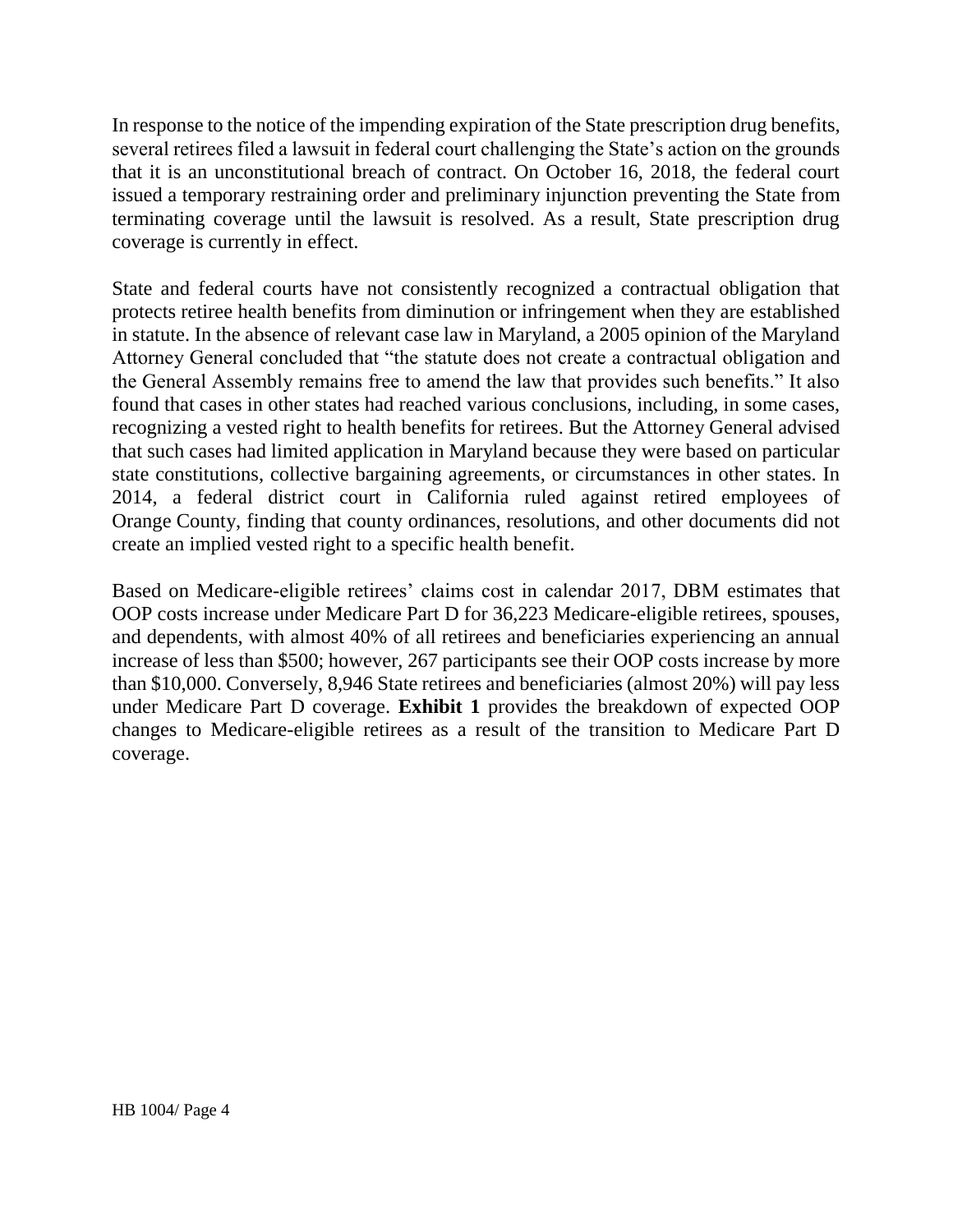## **Exhibit 1 Effects of Transition to Medicare Part D on Retiree Out-of-pocket Costs for Medicare-eligible Retirees Calendar 2017 Claims Data**

|                                                     | <b>Participants</b> | % of Retirees |
|-----------------------------------------------------|---------------------|---------------|
| Lower Out-of-pocket Costs Under Part D              | 8,946               | 19.8%         |
| <b>Out-of-pocket Cost Increases</b>                 |                     |               |
| \$0-\$500                                           | 17,894              | 39.6%         |
| \$500-\$1,000                                       | 7,116               | 15.8%         |
| $$1,000-S1,500$                                     | 4,005               | 8.9%          |
| \$1,500-\$2,000                                     | 2,163               | 4.8%          |
| \$2,000-\$5,000                                     | 3,525               | 7.8%          |
| \$5,000-\$10,000                                    | 1,253               | 2.8%          |
| Over \$10,000                                       | 267                 | 0.6%          |
| <b>Total</b>                                        | 45,169              | 100.0%        |
| Note: Numbers may not sum to total due to rounding. |                     |               |
| Source: Department of Budget and Management         |                     |               |

#### **State Fiscal Effect:**

#### *Other Postemployment Benefits Liabilities*

The decision to terminate prescription drug coverage for Medicare-eligible retirees under Chapter 397 was driven by concerns about the long-term sustainability of the program if the State's long-term OPEB liabilities were not reduced. Chapter 397 successfully reduced these liabilities. Prior to the Act, the State's total unfunded OPEB liabilities were calculated at \$15.9 billion over 30 years and were consistently noted as a negative factor by bond rating agencies. As the State does not prefund OPEB costs in the same manner that it does pension obligations, the liabilities loomed as a costly future obligation that the State could not afford over the long term. The provision of prescription drug coverage to Medicare-eligible retirees represented one of the single greatest components of that long-term liability. Following the enactment of Chapter 397, which included other liability-reducing provisions, the State's OPEB liabilities dropped by almost half, to \$8.2 billion. The Medicare prescription drug provisions accounted for about \$5.5 billion of the total \$7.7 billion reduction.

HB 1004/ Page 5 Since then, the Governmental Accounting Standards Board (GASB) has changed the way OPEB liabilities are calculated, and health care costs have continued to climb. Together, these two factors have caused the State's OPEB liability to increase since Chapter 397 was enacted. As of July 1, 2018, the State's *net* OPEB liability is \$10.7 billion (and the *total*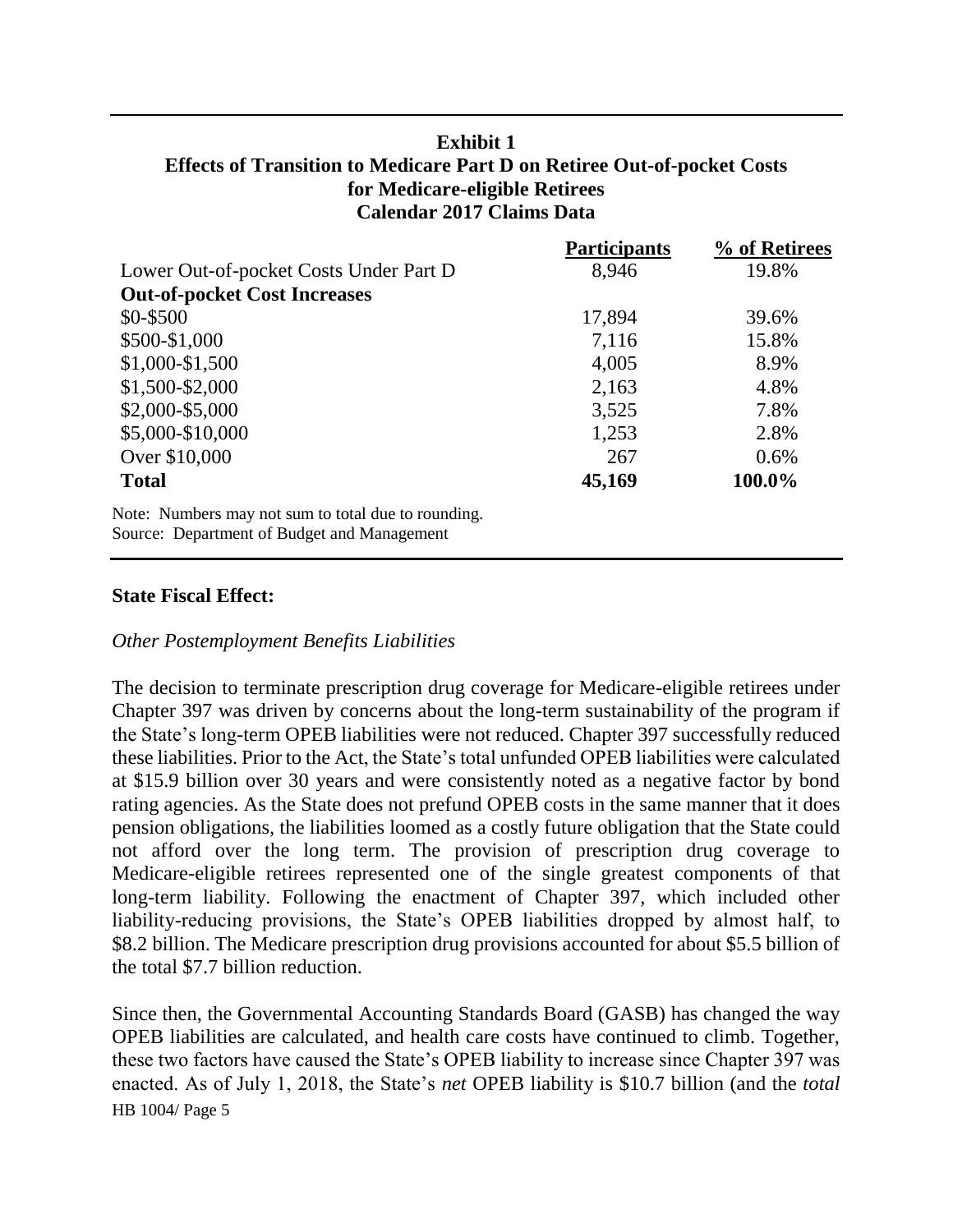OPEB liability is \$11.1 billion), which accounts for the continuation of prescription drug coverage for the second half of fiscal 2019 due to the federal court injunction.

DBM's consulting actuary projects that the restoration of full prescription drug benefits under the bill increases the State's net OPEB liability by \$4.45 billion. Under the new GASB accounting rules, the full liability is reflected on the State's balance sheet, so an increase of that magnitude has the potential to negatively affect the State's AAA bond rating. Any such effect is not reflected in this analysis but could be meaningful.

#### *Annual Costs*

Calculation of the bill's effect on the State's expenditures for retiree prescription drug coverage is complicated by two factors. First, the federal injunction requires the State to maintain coverage despite current State law, and the injunction remains in effect for an indeterminate amount of time (until the lawsuit is resolved). Second, the State plan year begins on January 1, but the State fiscal year begins on July 1. This analysis assumes that changes in coverage are made only at the beginning of each plan year, so any change in coverage levels and expenditures affects only half of the first fiscal year.

The bill requires the State to establish the new programs effective January 1, 2020; until then, the injunction is likely to remain in effect, so the bill has no immediate fiscal effect. If the lawsuit is resolved in the State's favor prior to January 2020, the reimbursement program will take effect for the second half of fiscal 2020 (January 1, 2020, through June 30, 2020) at a prorated (half-year) cost of \$17.0 million. As the current coverage maintained by the injunction costs approximately \$89.5 million for a half year of coverage, the bill would represent a savings of approximately \$72.5 million in fiscal 2020.

In fiscal 2021, the reimbursement program is expected to cost \$35.5 million on an annualized basis. As current law in the absence of the injunction anticipates no State costs for Medicare-eligible retirees, State expenditures increase by \$35.5 million in fiscal 2021 and are assumed to increase according to actuarial assumptions thereafter. If the lawsuit is resolved in the plaintiff's favor, the bill has no effect because the State must maintain existing coverage. If the lawsuit is not resolved prior to January 2020, any potential fiscal effect is delayed and contingent on a favorable ruling for the State. In general, State retiree medical costs are assumed to be allocated 60% general funds, 20% special funds, and 20% federal funds.

## **Additional Information**

**Prior Introductions:** None.